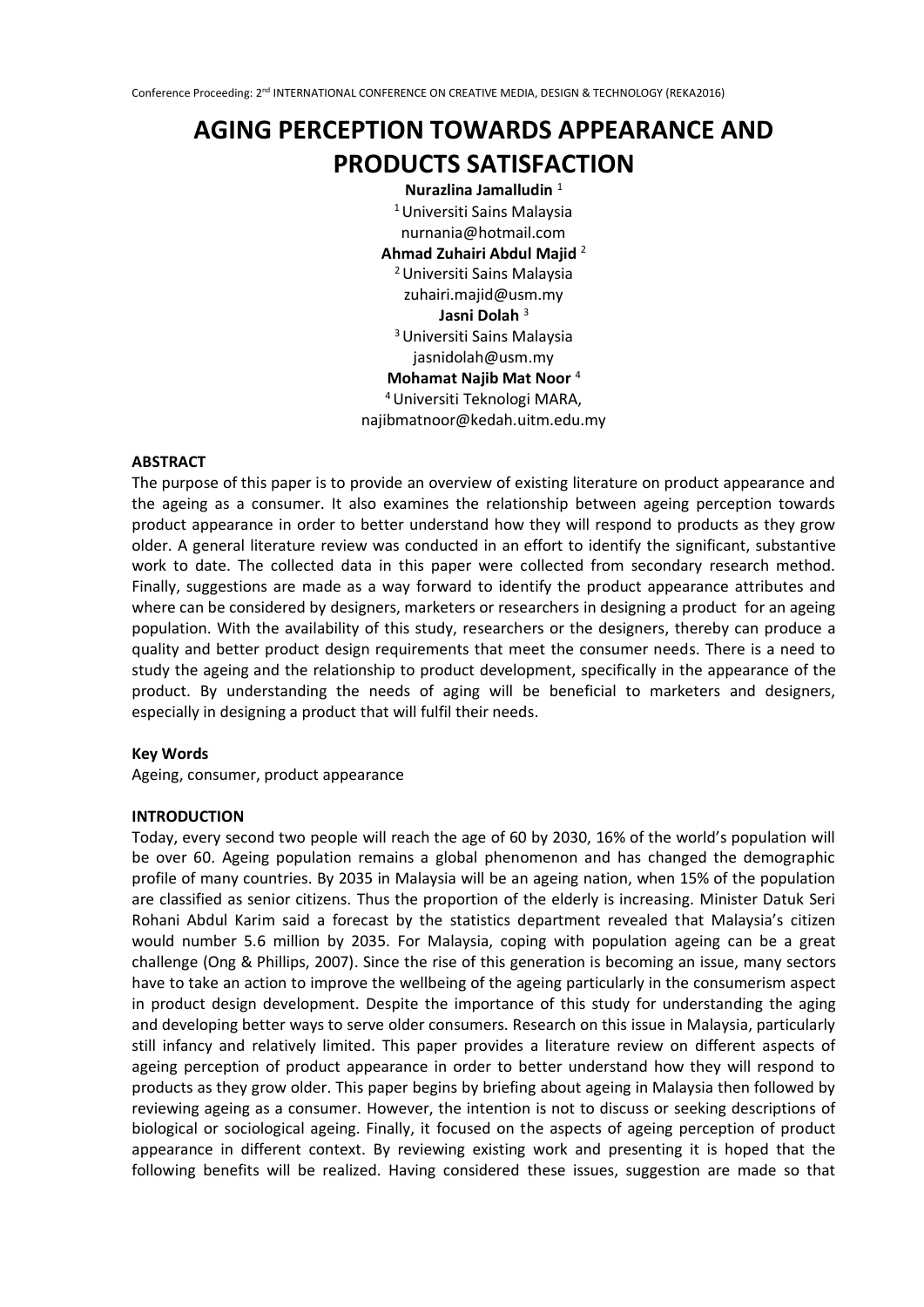Conference Proceeding: 2<sup>nd</sup> INTERNATIONAL CONFERENCE ON CREATIVE MEDIA, DESIGN & TECHNOLOGY (REKA2016)

designers may pay more attention as they design for ageing consumer's that will meet their needs for the future.

#### **LITERATURE REVIEWS**

#### **Ageing in Malaysia**

Changes in the age structure of the population can be seen from the population pyramid in chart 1 below. In 2010, the shape of Malaysia population pyramid is regressive and is expected to remain until 2040. The regressive population pyramid has a smaller base which indicates a low birth rate and have convex slopes which reflects that the adult population mortality rate is low. In 2040, the pyramid shows a flat and boarder apex indicating a rise in the elderly population. The population of elderly in 2040 is expected to increase and doubled compared to 2010. This indicates that ageing is increasing in Malaysia and elder consumer might increase proportional to the population projected by the Department of Statistics Malaysia. At this point, the consumer will not only the youngsters, but the elderly as well. The focus can now be shifted to the elderly consumers.



*Chart 1: Malaysia population pyramid 2010-2040*

Malaysia's health ministry defines seniors as those aged 60 years and above and the determination of this age lower than the age adopted by the world health organization (WHO) of 65 years. (Lim, Xin, Sulaiman, & Baldry, 2013) statethat in Malaysia, there is no specific provision of law defining the term of elderly. Now ageing cannot be measured based on age alone as "chronological age" does not represent "physiological age". In other words, the physical and mental capabilities of the elderly can be changed. The issues and the effects of aging is the increase in life expectancy in the elderly occur because there is progress in medical science and technology, improving quality of life, decrease mortality rates, the decline in fertility, increased levels of education and increase the importance of health. This means that many of the issues faced by individuals who may have serious consequences and disastrous for the country (Iv et al., 2009). People or government in Malaysia only concern about the issues mentions, but what about the product that will support them in their daily life. Increasing age also causes physical and psychological changes mean the daily product also is important in helping them to survive and to help them manage in daily life. Besides all the thing mentioned above, good lifestyle including a healthy diet and a healthy social life, have adequate rest, hygiene and good environment etc also important. In addition, (Iv et al., 2009) stated that more than half of the elderly in this country live alone without family. The aging problem is not only a concern among the sectors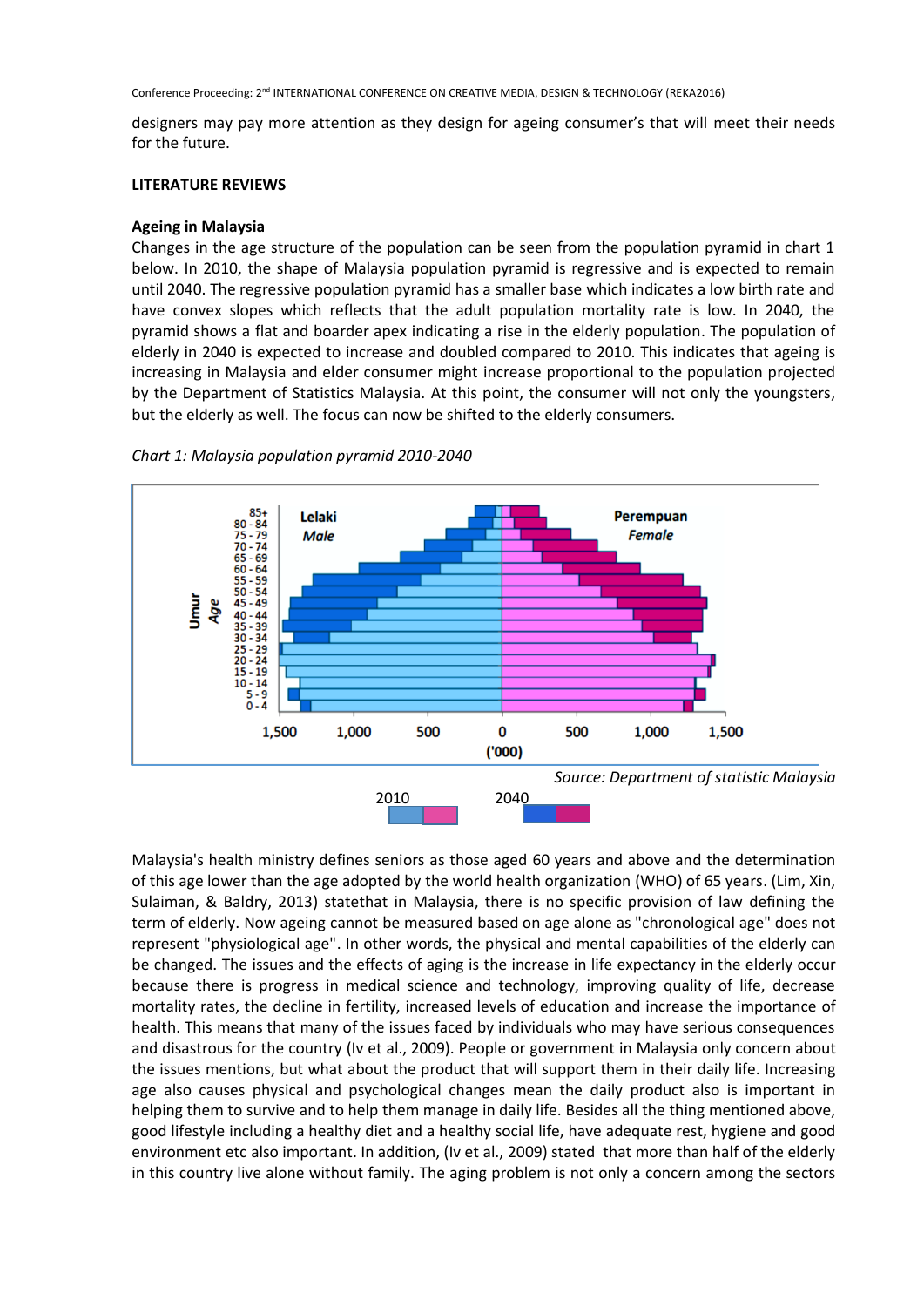involved and policy makers, but it is also a concern among those aged itself due to some challenges to be confronted of their life in their golden years. On the other hand, in the policy statement, the senior citizens of the country are the government's commitment to create a self-sufficient elderly, dignified and respected by optimizing self-potential through healthy aging, positive, active, productive and support to improve the well-being in developing countries.

### **Ageing as a consumer**

The rapid ageing of the world population has numerous implications for product design. As the proportion of the population born in baby – boomers years of 1946-1964 advances into the older age groups over the next decade or so, their changing needs are likely to become economically important for marketers. According to (Bloom, Canning, & Sevilla, 2003) the ageing issues will influence the productivity and economic growth of the nation. The growth of the older generation is estimated to increase up to two times numbers of children from 2010 to 2035 specifically in Malaysia. Particularly with the rise of this generation, consumerism aspect in product design development will be affected in order to cater to this market. The increasingly larger population of ageing makes it difficult for marketers, too, to ignore the segment's attractiveness (Ong & Phillips, 2007). For ageing consumer, new technology products have the potential to make life easier, to support communication with family and friends, to assist with health care, and to help them remain safe and functionally independent in their later years of life (Dickinson & Hill, 2007). Technology is one way of assuring their continued well-being. As stated by (Medeiros ACB et al 2008), promoting social integration and independent life through technology is a way of improving older adults wellbeing, and important in order to keep the resources that are required to provide special care at sustainable levels. Product design has been recognized as an opportunity for differential advantage in the marketplace (Creusen M, Schoormans J, 2005). The satisfaction level of ageing consumer in perceiving a product design are very important and has become an important issue as many factors to take into consideration depending on their condition and lifestyle.

## **Product appearance**

There is a wide variety of literature related to product appearance. The visual appearance of products plays a significant role in determining consumer response (Crilly, Moultrie, & Clarkson, 2004). When consumers see a product appearance, consumers perceived certain physical properties that together make up the design of the product for example colour, shape and texture (Blijlevens, Creusen, & Schoormans, 2009). According to (Bloch 1995,(Veyisoglu, 2010) these elements include the perceptual characteristics of a product, such as shape, scale, tempo, proportion, materials, colour, reflectivity, ornamentation, and texture. (Creusen & Schoormans, 2005) identifies a product appearance can have aesthetic and symbolic value for consumers, can communicate functional characteristic and give a quality impression (functional value), and can communicate ease of use (ergonomic value) and in addition, it can draw attention and can influence the ease of categorization of the product. This study distinguishes the six appearance roles proved relevant to consumers and were sufficient to describe the influence of product appearance on product choice. In a similar manner, (Jamalludin, Md.hashim, & Zalay@zali, 2014) focused on the appearance of colour on a particular brand of product which responded to customer choices. The study explore if colour elements influences customer choices in product appearance by asked to indicate an opinion on impression, emotion and appreciation to understand the customer perception towards physical of product which involved colour from the particular brand. This was done by concluding that the understanding of colour choice and responses of consumer for various products has become very complicated because consumers have developed a wide range of colour associations for various products. Colours carry as much symbolic power as the specific objects of the design. (Desmet & Hekkert, 2007) Introduce a general framework for product experience that applies to all effective responses that can be experienced in human product interaction. Three distinct components or level of product experiences is discussed and there are aesthetic experience, experience of meaning and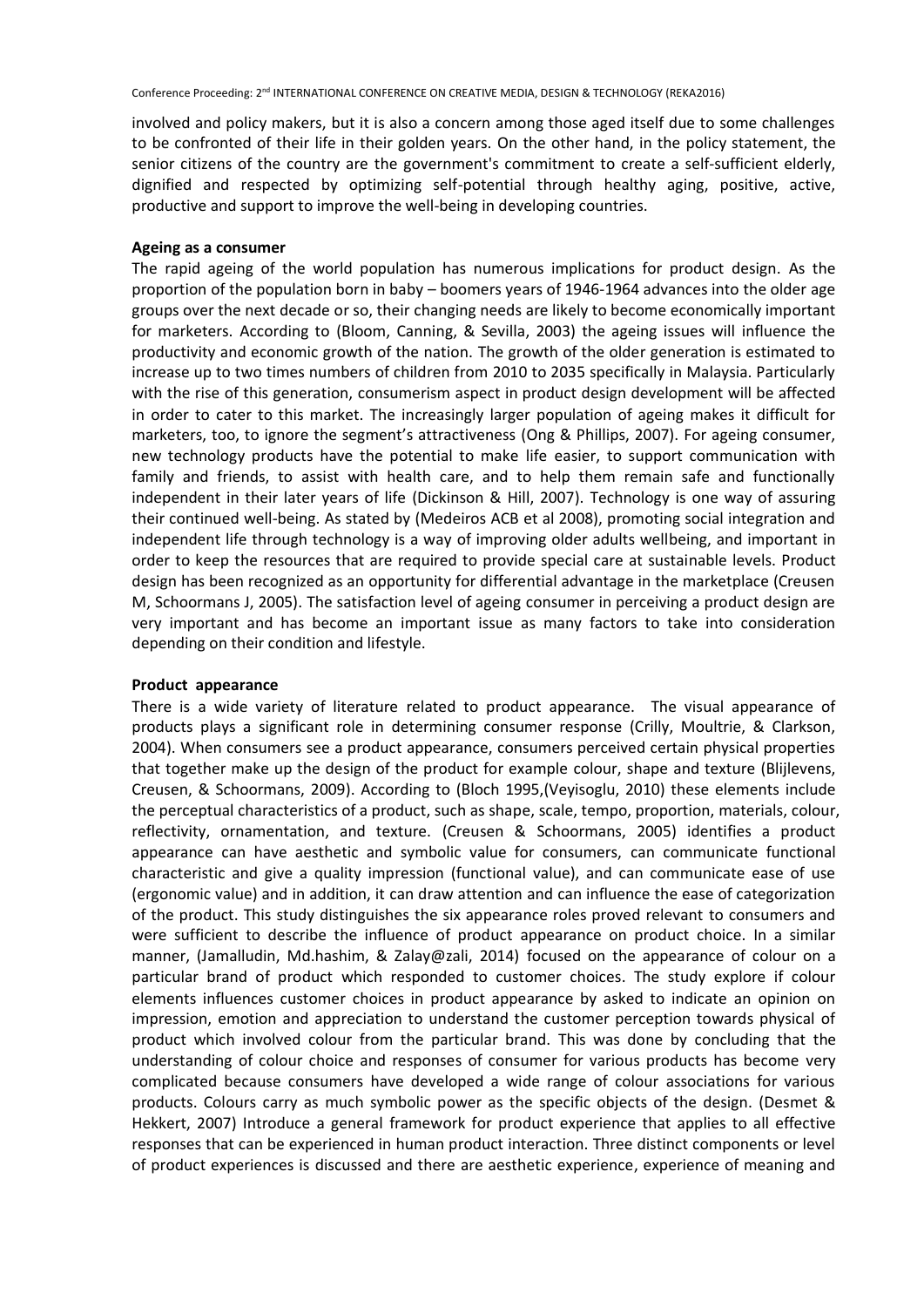Conference Proceeding: 2<sup>nd</sup> INTERNATIONAL CONFERENCE ON CREATIVE MEDIA, DESIGN & TECHNOLOGY (REKA2016)

emotional experience. All of these three components are distinguished in having their own lawful underlying process. The aesthetic level involves a products capacity to delight one or more of the sensory modalities. Meaning level involves the ability to assign personality or other expressive characteristics and to assess the personal or symbolic significance of the product. Emotional level involves those experiences that are typically considered in emotion psychology and in everyday language about emotions which are elicited by the appraised relational meaning of products. The framework overall indicates patterns for the process that underline the different types of affective product experience which are used to explain the personal and layered nature of the product. The appearance of a product influences the consumer product choice in several ways (Schumacher, 2007, Jamalludin, et al 2014). Furthermore, product appearance can provide a satisfaction to a consumer and as stated by (Creusen M, Schoormans J, 2005) many people like to buy a product that looks aesthetically pleasing and the visual appearance of a product can influence consumer product evaluation and choice in several ways. According to Berkowitz (1987)(Veyisoglu, 2010), especially in aggressive price markets, design variants of size, colour, shape, packaging, features and accessories (i.e., product appearance) are a basic means for creation of the differential advantage which sells new products and enables firms to cope with demographic, social, cultural and economic changes (Berkowitz 1987). However, the purpose of this study review was to view the product appearance and the relationship to aging as a consumer. It is clear all the opinion on product attribute are relevant and the visual element meaningful to physical of product. This is significant because product appearance plays a role in determining consumer response. Along with this, the product experience such as aesthetic, meaning and emotional experience explained the personal and nature of the product. There has been much research and discussion conducted on this topic, but still lack of study focusing on this topic on ageing as a respondent particularly in Malaysia. More research is required to gain a better understanding as ageing population is growing.

# **PROBLEM STATEMENTS**

The progress of ageing and product design research in this area has been limited and still new especially in Malaysia. Most of the research has been done in Malaysia are focusing on social welfare, retirement, medical services, economic and other facilities for ageing. Hence, the issues clearly highlights, especially in providing edequate facilities,infrastructure nad healthcare for the senior citizens (Lim et al., 2013). For instance, in other countries such as United State of Amerika, United Kingdom, Canada and a few Asian countries such as Japan, China have been doing research on product development for ageing ages ago. In relation to that, there is a need on this issue to be studied and there is an impact on the ageing population in Malaysia to support their activities in daily life.

## **METHODOLOGY**

Secondary research has been used as a method to assess the literature. It is collected from other sources such from books, journal, newspaper and government department.The advantages of secondary data it helps to make primary data collection more specific and are able to make out what are the gaps and deficiencies also additional information needs to be collected. Generating new insights from previous analyses(Fàbregues, 2013).

## **RESULTS & DISCUSSION**

The literature indicates that a consumer has different needs and expectations with respect to product appearance. Preliminary studies on aging and the appearance of the product when combined will determine the acceptance and satisfaction of use of a product and appearance. It is interesting to note that the form or the exterior appearance of a product is important as a way of communicating information to consumers. Appearance may also influence the consumer preferences. Many of these scholars tried to conceptualize the types of information communicated by the product and how design and visual appearance of a product influenced consumers' cognitive/behavioral